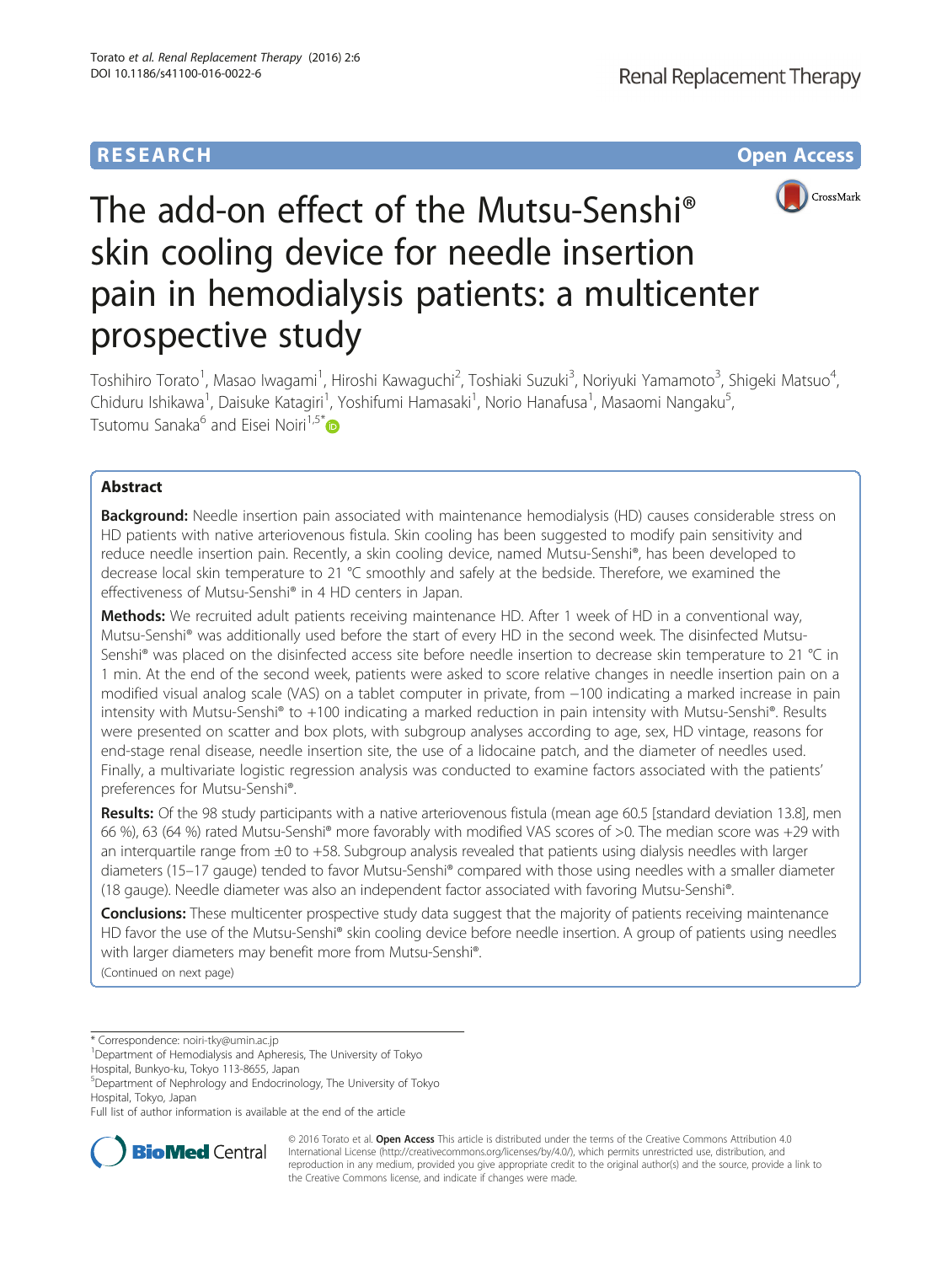(Continued from previous page)

Trial registration: [UMIN000011802](https://upload.umin.ac.jp/cgi-open-bin/ctr/ctr.cgi?function=brows&action=brows&type=summary&recptno=R000013800&language=E)

Keywords: Hemodialysis, Needle insertion, Skin cooling, Pain, Arteriovenous fistula

## Background

The number of patients receiving dialysis for end-stage renal disease (ESRD) has been increasing worldwide and projected to more than double by 2030 [\[1\]](#page-6-0). Japan has the second highest prevalence of dialysis for ESRD, next to Taiwan, and the second largest number of patients receiving dialysis, next to the USA [\[1](#page-6-0)]. The number of Japanese patients receiving maintenance hemodialysis (HD) was over 300,000 in 2012 [[2\]](#page-6-0). Among different types of vascular access available for HD, the native arteriovenous fistula has been historically preferred in Japan, accounting for nearly 90 % [\[3](#page-6-0)].

Pain associated with the insertion of dialysis needles can cause considerable stress on HD patients [[4](#page-6-0)]. In fact, pain during needle insertion is the most common patient complaint regarding hemodialysis access [\[5](#page-6-0)]. Several approaches have been developed to minimize needle insertion pain, including buttonhole cannulation technique [[6, 7\]](#page-6-0), lidocaine-containing local anesthetic cream/ patches [\[8](#page-6-0), [9](#page-6-0)], and lavender essential oil [\[10](#page-6-0), [11](#page-6-0)]. However, their effects are variable and unpredictable.

Thermosensation and pain sensitivity are closely related. Studies have shown that skin temperatures over 43 °C and below 15 °C evoke a feeling of pain [[12](#page-6-0), [13](#page-6-0)]. However, within this range of 15 °C through 43 °C, lower skin temperatures were associated with longer latencies to pain sensation indicating decreased pain sensitivity [[14, 15](#page-6-0)]. Considering these findings, Daimon et al. tried to control pain during needle insertion for HD by decreasing skin temperature to 20 °C with a cooling gel [[16\]](#page-6-0). Skin cooling was found to reduce needle insertion pain significantly and as effectively as lidocaine patches. With no adverse skin reactions related to the procedure, the use of skin cooling was suggested to be more favorable for patients allergic to lidocaine patches.

A handy-sized device named Mutsu-Senshi® (Creative Medical Engineering Co, Ishikawa, Japan) has recently been developed to cool the skin (Fig. 1). In Japanese, "Mutsu" means "painless," while "Senshi" is a play on words meaning both "centesis" and "fighter (for pain)." Mutsu-Senshi® with a thermoelectric mechanism was shown to bring the skin temperature down to around 21 °C in 1 min, without causing significant changes in the diameter of dialysis vessels [\[17](#page-6-0)]. It is expected that Mutsu-Senshi® can be used in the clinical practice more smoothly and safely than the method of using cooling gel.

However, Mutsu-Senshi® has never been formally evaluated for its effectiveness in multicenter studies. It is unknown what proportion of patients on HD favor the use of this device in the real-world practice. Another question is if there is any particular group of patients who respond better to Mutsu-Senshi®. This would be useful information for our clinical practice, allowing us to recommend Mutsu-Senshi® for those who will benefit most from this device. Therefore, this multicenter prospective study was planned to assess the effectiveness of the Mutsu-Senshi® skin cooling device in 4 dialysis centers in Japan.

## **Methods**

This study was registered with UMIN Clinical Trials Registry, number UMIN000011802 [[18](#page-6-0)]. After uploading the study protocol, we modified it to simplify the process and encourage a smooth operation of the study in the real work environment. The points changed were as follows: (i) observational periods for each patient were shortened from 3 weeks (a normal week, a week using

Switch

Lamp

WI 111111111 Skin-contact face Fig. 1 Presentation of the Mutsu-Senshi<sup>®</sup> skin cooling device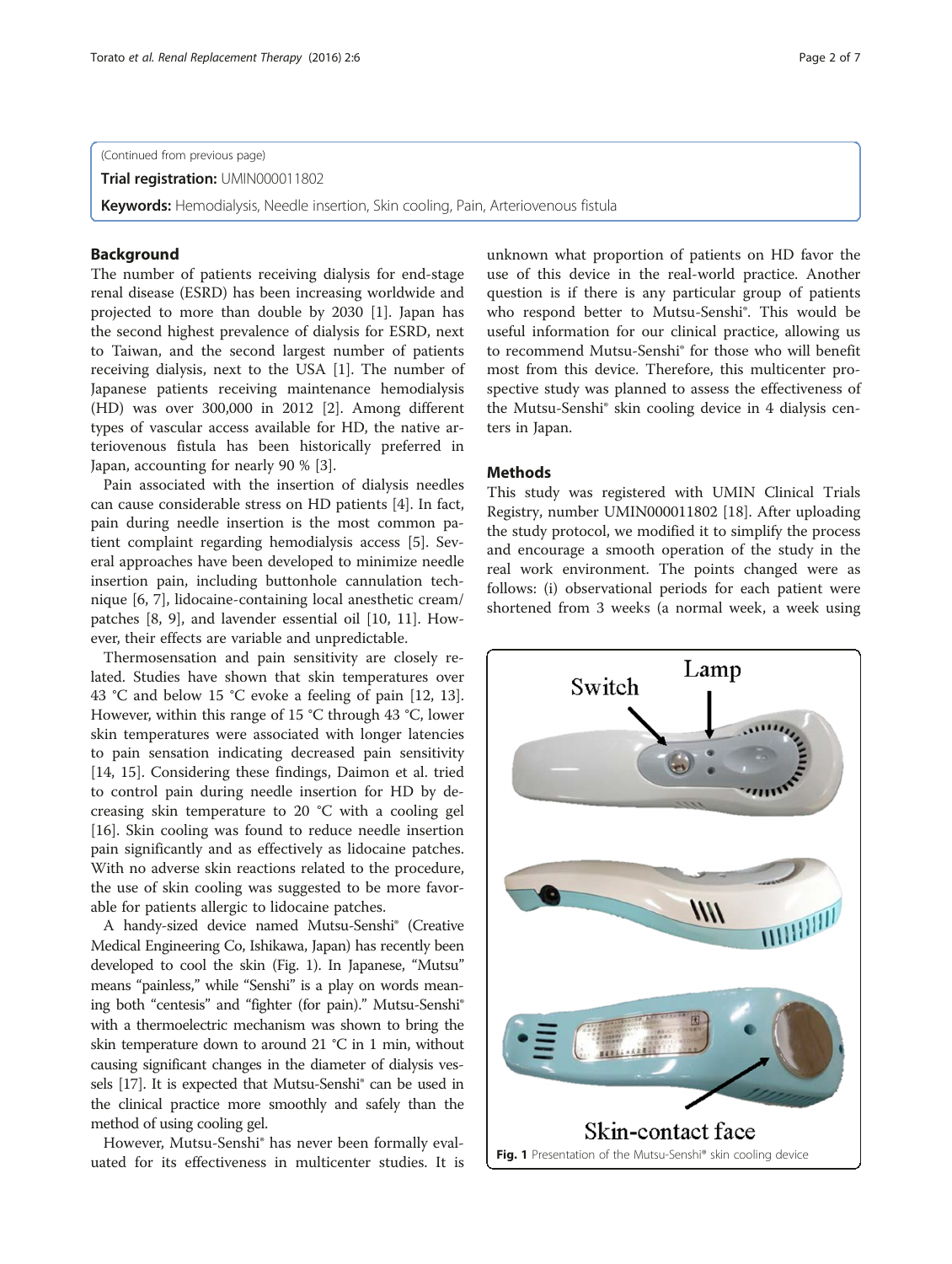<span id="page-2-0"></span>Mutsu-Senshi®, and another normal week) to 2 weeks (a normal week and a week using Mutsu-Senshi®); (ii) patients were asked to evaluate the effect of Mutsu-Senshi® only at the end of the second week, instead of after every HD session; (iii) the pain scale was changed from a commonly used absolute visual analog scale (VAS) for assessment of pain intensity using numbers (e.g. 0–10) to a modified VAS for assessment of relative changes in pain intensity with Mutsu-Senshi®, as explained later.

Informed consent was obtained from individual patients. The study was approved by the institutional review board of the University of Tokyo.

## Study population

We conducted the study in 4 HD centers in Japan (Medical Plaza Shinozaki, Tokyo; Asagaya-Suzuki Clinic, Tokyo; Tokiwakai Group Tokiwa Hospital, Fukushima; Akita City Hospital, Akita; and University of Tokyo Hospital, Tokyo), during the period between January and August, 2014. We recruited patients age 20 to 90 years who were receiving maintenance HD. Exclusion criteria included patients who may overreact to cold stimulation, those with sensory disturbance in the limbs, those with visual disturbance or hearing impairments, those unable to communicate adequately with observers (e.g., dementia), those with needle insertion troubles over the last 3 HD treatments, and those whom responsible doctors consider as inappropriate participants.

## Intervention

For the first week after entry into the study, patients received HD in a conventional way, including needle insertion by trained medical staff. For the second week, Mutsu-Senshi® was additionally used, without changing any other procedure conducted in the first week. Patients using lidocaine patches continued to use them in the second week.

First, both the patient skin and the skin contacting surface of the Mutsu-Senshi® were disinfected. After switching on Mutsu-Senshi® and waiting until the temperature of its skin contacting surface dropped to 21 °C and an indicator lamp was lit, the cooling device was put on the access site before dialysis needle insertion. Mutsu-Senshi® is designed to beep either when the skin temperature reaches 21 °C or after 1 min of contact with the skin; 1 min is considered sufficient to decrease the skin temperature to around 21 °C for most users [[17\]](#page-6-0). Finally, dialysis needles were inserted in the same way as the first week.

## Assessment

At the end of the second week, we asked each participant to assess the effect of Mutsu-Senshi®. A modified VAS was created for this purpose, scoring from −100

indicating a marked increase in pain intensity with Mutsu-Senshi® to +100 indicating a marked reduction in pain intensity with Mutsu-Senshi®. The score ±0 indicates that patients did not find any difference with or without Mutsu-Senshi®. The participants were instructed about the modified VAS score entry on a tablet computer. No medical staff observed the process of entry to reduce response bias. The results were transferred electronically to the Lifestyle Disease Coordinator Association in Japan, anonymized, and then sent to the authors for analysis in the end of the study. The Lifestyle Disease Coordinator Association is totally independent of the manufacturer of Mutsu-Senshi® as well as participating HD centers.

## Statistical analysis

Descriptive statistics were gathered for all eligible patients. Age was shown as mean and standard deviation (SD), while HD vintage was expressed as median and interquartile range (IQR). Categorical variables were shown with number of patients and proportion. Distribution of modified VAS was presented using a scatter plot as well as a box plot with the scores of median, IQR, minimum, and maximum. Scores outside of 1.5 times IQR were regarded as outliers and thus excluded for the box plotting. Then, subgroup analysis was conducted to identify any particular patient group benefiting more from Mutsu-Senshi®. Patients were classified into 2

|  |  | Table 1 Baseline characteristics of study participants |  |  |
|--|--|--------------------------------------------------------|--|--|
|--|--|--------------------------------------------------------|--|--|

|                                            | Patients ( $n = 98$ ) |
|--------------------------------------------|-----------------------|
| Age (years, mean $\pm$ SD)                 | $60.5 \pm 13.8$       |
| Sex (men)                                  | 65 (66 %)             |
| Hemodialysis vintage (years, median [IQR]) | $4 [2 - 9]$           |
| Reasons for ESRD                           |                       |
| Diabetes                                   | 46 (47 %)             |
| Chronic glomerular nephritis               | 12 (12 %)             |
| Nephrosclerosis                            | 9(9%                  |
| Polycystic kidney disease                  | $5(5\%)$              |
| Others                                     | 4(4%                  |
| Unknown                                    | 22 (22 %)             |
| Needle insertion site                      |                       |
| Forearm                                    | 91 (93 %)             |
| Upper arm                                  | 7(7%)                 |
| Use of lidocaine patch (yes)               | 40 (41 %)             |
| Diameter of dialysis needle (gauge)        |                       |
| 18                                         | 40 (41 %)             |
| 17                                         | 27 (28 %)             |
| 16                                         | 28 (29 %)             |
| 15                                         | $3(3\%)$              |

ESRD end-stage renal disease, IQR interquartile range, SD standard deviation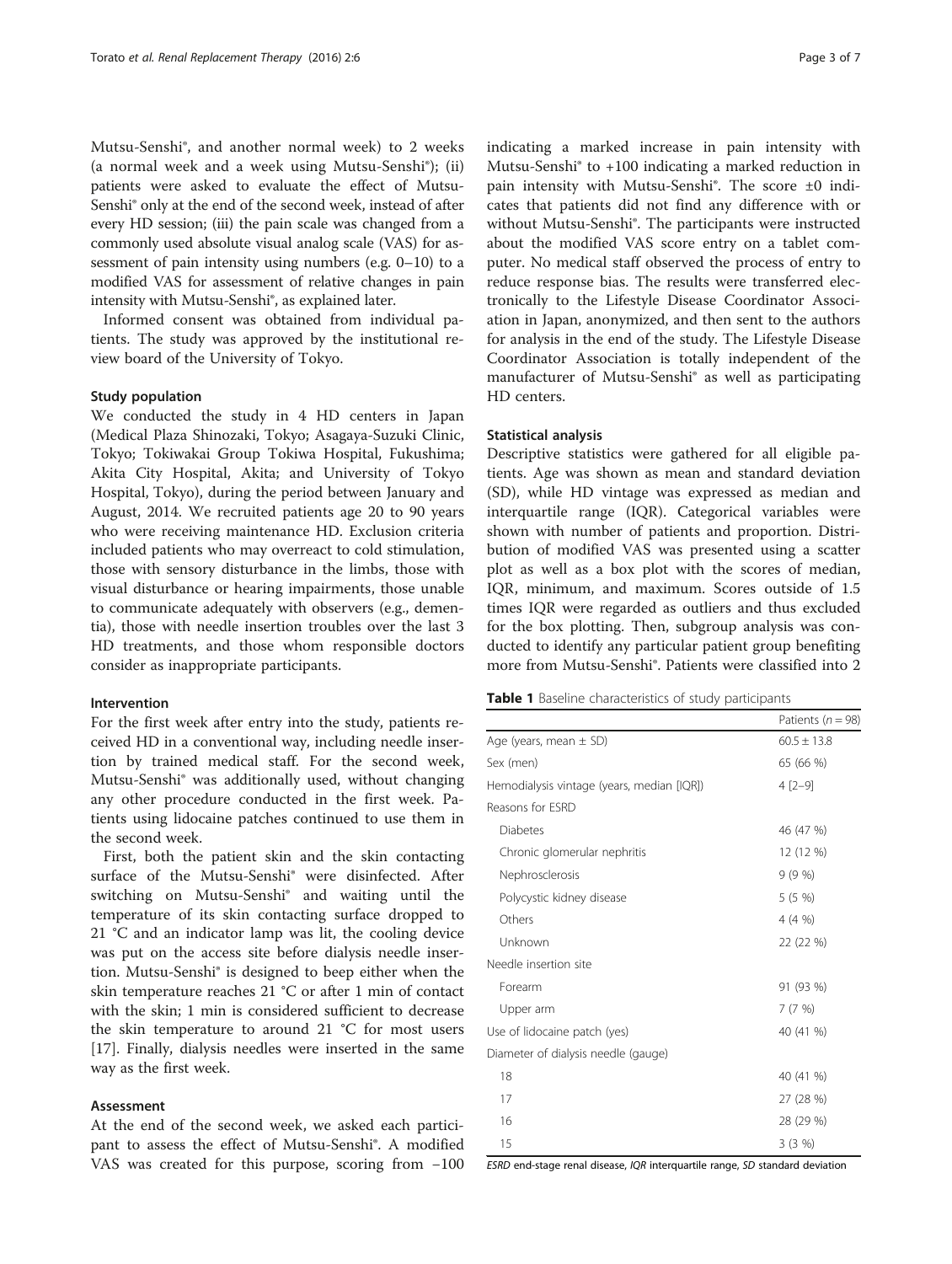groups for the following factors: age ( $<65$  or  $\geq 65$ ), sex, HD vintage (<5 or  $\geq$ 5 years), reason for ESRD (non-diabetes or diabetes), needle insertion site (forearm or upper arm), the use of lidocaine patches, and diameter of dialysis needles (15–17 gauge or 18 gauge). The cutoff points for classification were determined such that the number of patients in each subgroup was relatively similar. Box plots were used for the individual subgroup, and then a Wilcoxon rank sum test was conducted to examine whether any predefined factor was associated with increased preference for Mutsu-Senshi®. Finally, a multivariate logistic analysis was conducted. The outcome was modified VAS score >0 (vs. score  $\leq$ 0), while exposures were all the variables used for the aforementioned subgroup analysis. All data were analyzed using Stata 14 software (Stata Corp, TX, USA). A P value of <0.05 was considered statistically significant.

## Results

Ninety-eight patients (mean age 60.5 [SD 13.8], men 66 %) participated in the study (Table [1](#page-2-0)). All patients had native arteriovenous fistulas. All of them completed pain assessment and reported no adverse effects associated with Mutsu-Senshi®. As shown in Fig. 2, modified VAS scores were scattered from −100 to +100, and the box plot demonstrated the median score of +29 and IQR from  $\pm 0$  to  $\pm 58$ . The proportion of patients scoring  $>0$ (i.e., favoring Mutsu-Senshi®) was 64 % (63/98). In a subgroup analysis (Fig. [3\)](#page-4-0), there was no clear difference in the preference for Mutsu-Senshi® between younger (<65) and older  $(≥65)$  patients, between men and women, between shorter (<5 years) and longer ( $\geq$ 5 years) HD vintages, between patients for whom diabetes was or was not a cause of ESRD, and between the forearm and upper arm for needle insertion. However, patients using lidocaine patches tended to favor Mutsu-Senshi® compared to those not using them  $(P = 0.089)$ . Patients using 15–17-gauge needles demonstrated significantly stronger preference for Mutsu-Senshi® than those using 18-gauge needles ( $P = 0.006$ ). In a multivariate logistic regression analysis (Table [2\)](#page-5-0), needles with larger diameters (15–17 gauge vs. 18 gauge) were significantly associated with favoring Mutsu-Senshi® (adjusted odd ratio 5.69, 95 % confidence interval [CI] 2.17–14.96). The patients were further divided into 3 groups by needle diameter (3 patients using 15 gauge were grouped into those using 16 gauge):  $15-16$  gauge  $(n = 31)$ , 17 gauge ( $n = 27$ ), and 18 gauge ( $n = 40$ ) in a multivariate regression model. Compared with patients using 18-gauge needles, the adjusted odds ratio in favor of Mutsu-Senshi®

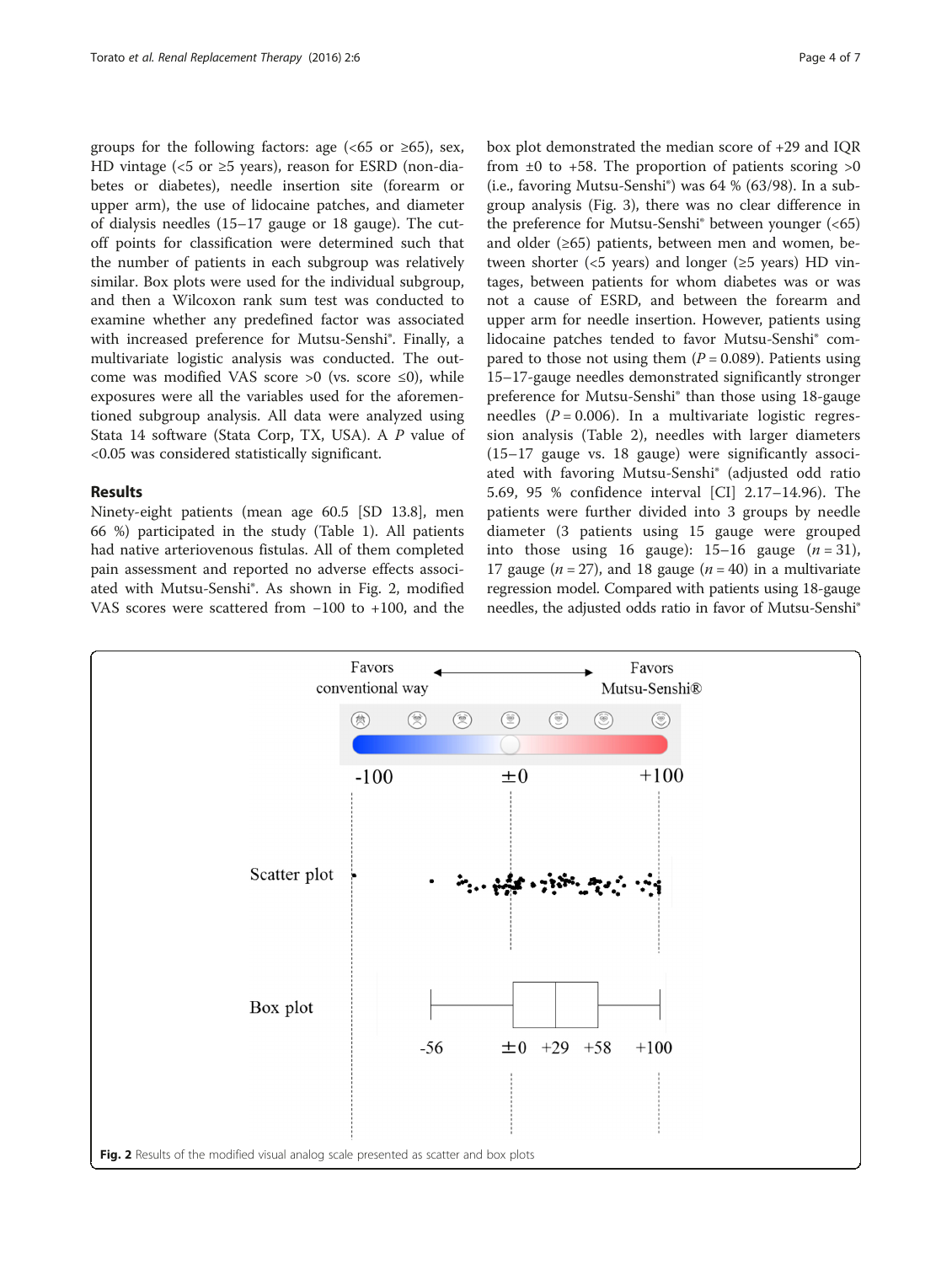<span id="page-4-0"></span>

was 4.96 (95 % CI, 1.38–17.76) for those using 17-gauge needles and 6.25 (95 % CI, 2.01–19.41) for those using 15 or 16-gauge needles. These findings mean that, although there was a significant difference between 15–17-gauge and 18-gauge needles, no significant difference was observed between 15–16-gauge and 17-gauge needles.

## **Discussion**

In this first prospective multicenter study, the Mutsu-Senshi® skin cooling device was suggested to be effective in reducing needle insertion pain in patients receiving HD. Mutsu-Senshi® was safely used in all of the 98 patients without any complications, and 63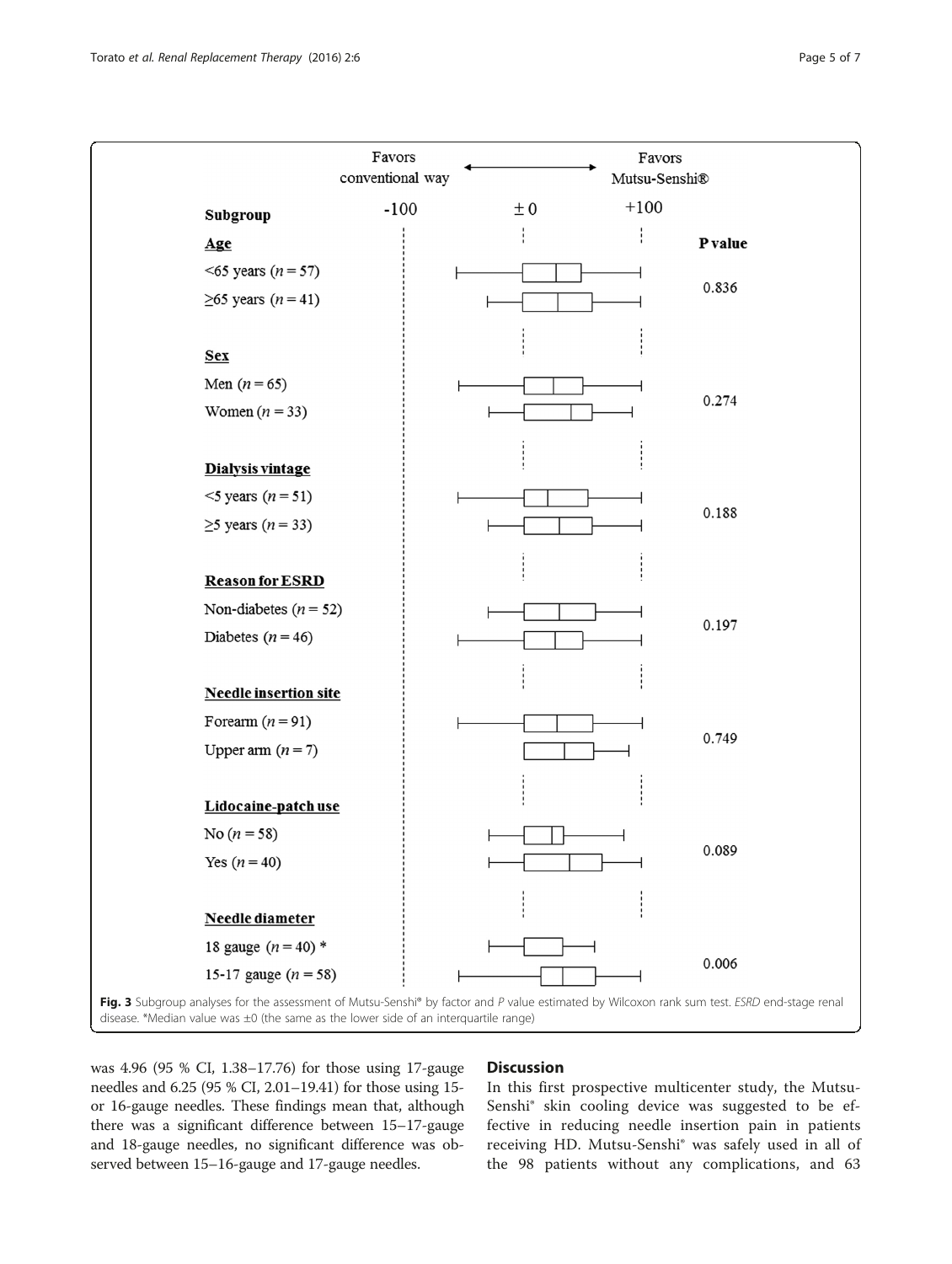<span id="page-5-0"></span>

| <b>Table 2</b> Multivariate logistic regression analyses for favoring |
|-----------------------------------------------------------------------|
| Mutsu-Senshi <sup>®</sup> (modified visual analog scale $>0$ )        |

|                       | Adjusted odds ratio | 95 % CI        | $P$ value |
|-----------------------|---------------------|----------------|-----------|
| Age                   |                     |                |           |
| <65 years             | Reference           |                |           |
| $\geq$ 65 years       | 1.20                | $0.47 - 3.07$  | 0.705     |
| Sex                   |                     |                |           |
| Men                   | Reference           |                |           |
| Women                 | 0.76                | $0.25 - 2.35$  | 0.634     |
| Dialysis vintage      |                     |                |           |
| <5 years              | Reference           |                |           |
| $\geq$ 5 years        | 1.27                | $0.49 - 3.27$  | 0.624     |
| Reason for ESRD       |                     |                |           |
| Non-diabetes          | Reference           |                |           |
| <b>Diabetes</b>       | 0.63                | $0.23 - 1.75$  | 0.375     |
| Needle insertion site |                     |                |           |
| Forearm               | Reference           |                |           |
| Upper arm             | 0.70                | $0.13 - 3.76$  | 0.674     |
| Lidocaine patch use   |                     |                |           |
| <b>No</b>             | Reference           |                |           |
| Yes                   | 1.12                | $0.42 - 2.98$  | 0.815     |
| Needle diameter       |                     |                |           |
| 18 gauge              | Reference           |                |           |
| $15-17$ gauge         | 5.69                | $2.17 - 14.96$ | < 0.001   |

CI confidence interval, ESRD end-stage renal disease

(64 %) preferred Mutsu-Senshi® to conventional needle insertion without skin cooling. We also found that those using needles with larger diameter tended to rate Mutsu-Senshi® more favorably, and this factor was significant even in the multivariate regression analysis.

Needle insertion pain is a considerable stress for patients receiving HD [\[4, 5](#page-6-0)]. It may be associated with depressive symptoms and lower quality of life in patients with HD [\[19](#page-6-0)]. Therefore, various methods have been attempted to reduce needle insertion pain [[6](#page-6-0)–[11\]](#page-6-0). The buttonhole technique has been expected to decrease pain more effectively than the rope-ladder or rotatingsite cannulation technique [\[6\]](#page-6-0), but a recent metaanalysis concluded that no difference in cannulation pain was found between the 2 techniques in randomized controlled trials [[7\]](#page-6-0). In contrast, lidocaine patches have been shown to be effective in reducing pain [\[8](#page-6-0), [9\]](#page-6-0) and were actually a popular pain management modality used by 40 of the 98 patients in our study population. However, lidocaine patches frequently cause skin problems such as pruritus and eczema. A Japanese study reported that among 26 HD patients using lidocaine patches, 15 complained of skin problems [\[20](#page-6-0)]. In our study, none of the participants reported skin problems associated with the use of Mutsu-Senshi®. This is probably because the extent of skin cooling with Mutsu-Senshi® was mild, only to 21 °C.

Sixty-four percent (63/98) of patients rated Mutsu-Senshi® more favorably for pain relief, although the median value of the modified VAS was not very large at +29 (IQR from  $\pm 0$  to +58). A univariate analysis suggested that a subgroup of patients using lidocaine patches tended to favor Mutsu-Senshi®. We speculate that patients using lidocaine patches may be more sensitive to pain, or more particular about pain control methods, and therefore evaluated Mutsu-Senshi® more favorably than those not using lidocaine patches. Our findings also suggest that Mutsu-Senshi® can be used in combination with lidocaine patches in the real-world practice. In both univariate and multivariate analyses, larger needle diameters were associated with a higher preference for Mutsu-Senshi®. A potential explanation would be that patients using needles with larger diameters (15–17 gauge) might have had stronger needle fear. Therefore, the use of Mutsu-Senshi® might have provided them with greater relief than those using smaller diameter (18 gauge) needles. However, no difference was observed between 15–16-gauge and 17-gauge needles, which may be explained by the small sample size or influence of confounding factors. Further study may be necessary to examine the association between needle diameter and the usefulness of Mutsu-Senshi®.

This study has several strengths. First, patients were recruited from 4 HD centers, increasing the generalizability of the results. Second, all the prescribed conditions were kept unchanged between the first and second weeks, except for the additional use of Mutsu-Senshi®. In particular, patients using lidocaine patches were allowed to continue this use through the second week. Therefore, our findings on the usefulness of Mutsu-Senshi® can be quickly applied to the current bedside practice without any modification. Finally, the modified VAS was administered while the medical staff were not observing. Patients may respond to the questionnaire differently if they know they are being watched, probably leading to a more favorable assessment of the new treatment. By reducing response bias, we fairly examined the usefulness of Mutsu-Senshi®.

However, this study also has limitations. First, an ideal way of assessing the effect of Mutsu-Senshi® may be to ask patients about their pain at the end of every HD session, because pain severity can vary from day to day. Calculating and comparing the average absolute pain scores of several needle insertions with and without Mutsu-Senshi® could have achieved even fairer assessment of Mutsu-Senshi®. However, to recruit many patients and operate the study in the real-world clinical